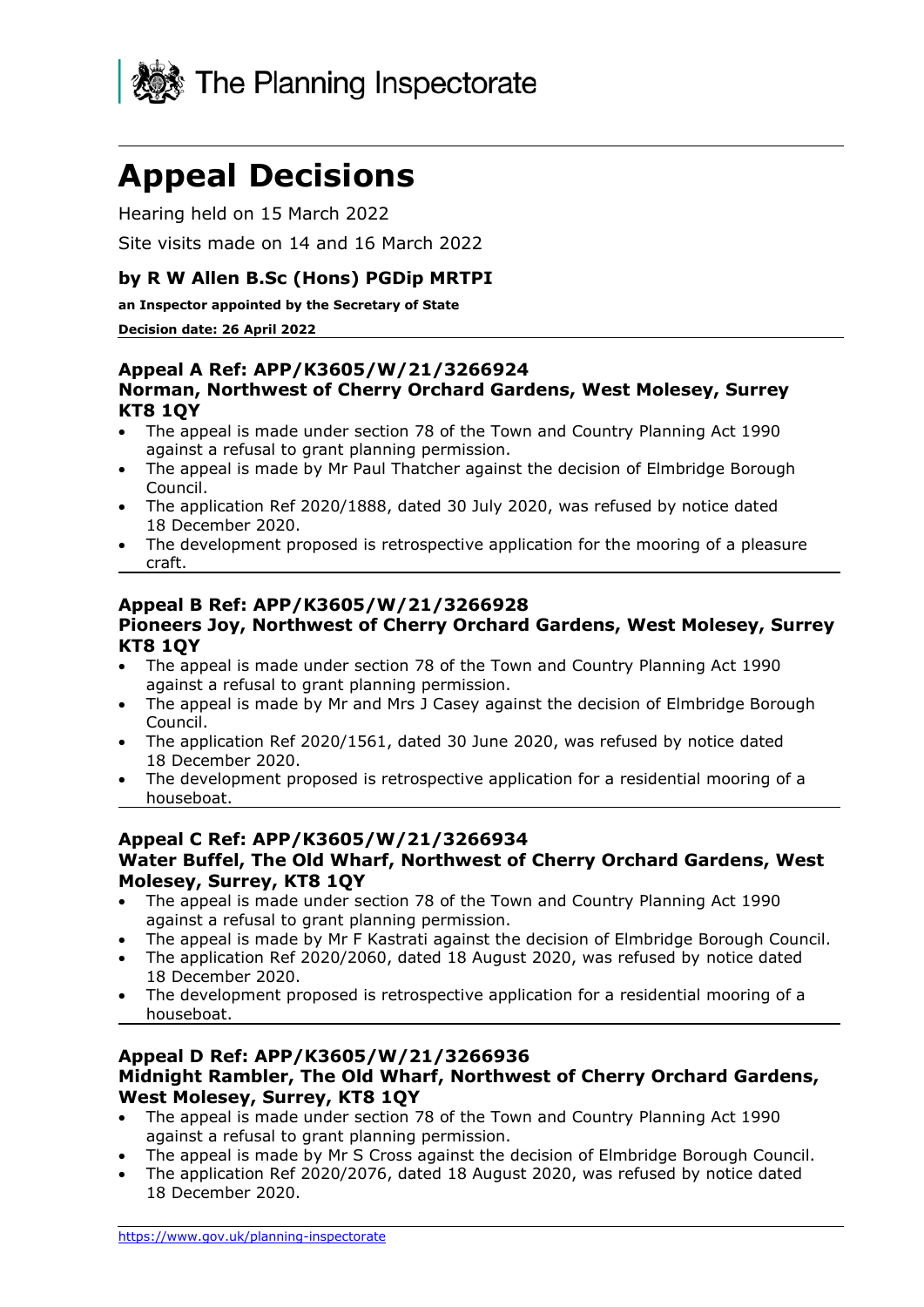• The development proposed is retrospective application for a residential mooring of a houseboat.

# **Appeal E Ref: APP/K3605/W/21/3266938 Skylark/MsDeHoop, The Old Wharf, Northwest of Cherry Orchard Gardens, West Molesey, Surrey, KT8 1QY**

- The appeal is made under section 78 of the Town and Country Planning Act 1990 against a refusal to grant planning permission.
- The appeal is made by Mr E Gjika against the decision of Elmbridge Borough Council.
- The application Ref 2020/2061, dated 18 August 2020, was refused by notice dated 18 December 2020.
- The development proposed is retrospective application for a residential mooring of a houseboat.

# **Decisions**

- 1. Appeal E is allowed, and planning permission is granted for a temporary period for retrospective application for a residential mooring of a houseboat known as Skylark/MsdeHoop, The Old Wharf, Northwest of Cherry Orchard Gardens, West Molesey, Surrey KT8 1QY in accordance with the terms of the application, Ref 2020/2061, dated 18 August 2020, subject to the conditions set out in the Schedule of Conditions at the end of this decision.
- 2. Appeals A, B, C, D are dismissed.

## **Preliminary Matters**

- 3. I made a ruling at the Hearing that the objectionable point on whether the appeals, or parts thereof, constitute a material change of use as a matter of fact and as such whether planning permission is required, is not a matter before me. This is because the appellants, irrespective of their views on materiality, had nonetheless applied for planning permission, and these appeals and thus my remit is to consider and determine only the merits of the reasons for refusal, and not to question the lawfulness or otherwise of the uses themselves. I informed the parties that I would not dwell on these matters further in my decision, and in so doing this will not come as a surprise to them.
- 4. For Appeals B, C, D and E, I have used the description of the proposals as cited by the Council in the respective refusal notices, as I find it better reflects the appeals before me. The parties dispute the description for the proposal for Appeal A. Notwithstanding the Council's concerns on the characteristics of, and thus the likely use of the vessel, in my judgement the description of the proposal should reflect what the appellant is seeking consent for. I have therefore used the appellant's description in the banner heading above, albeit slightly amended. I deal with the matter at hand in the decision below.
- 5. I concur with the parties' position in the combined Statement of Common Ground that matters concerning reason for refusal nos.5 and 6 in respect of waste and recycling facilities, and the provision of cycle parking, can be controlled by suitably worded planning conditions. I have subsequently not considered these matters any further in my decision.

## **Main Issues**

6. The main issues are: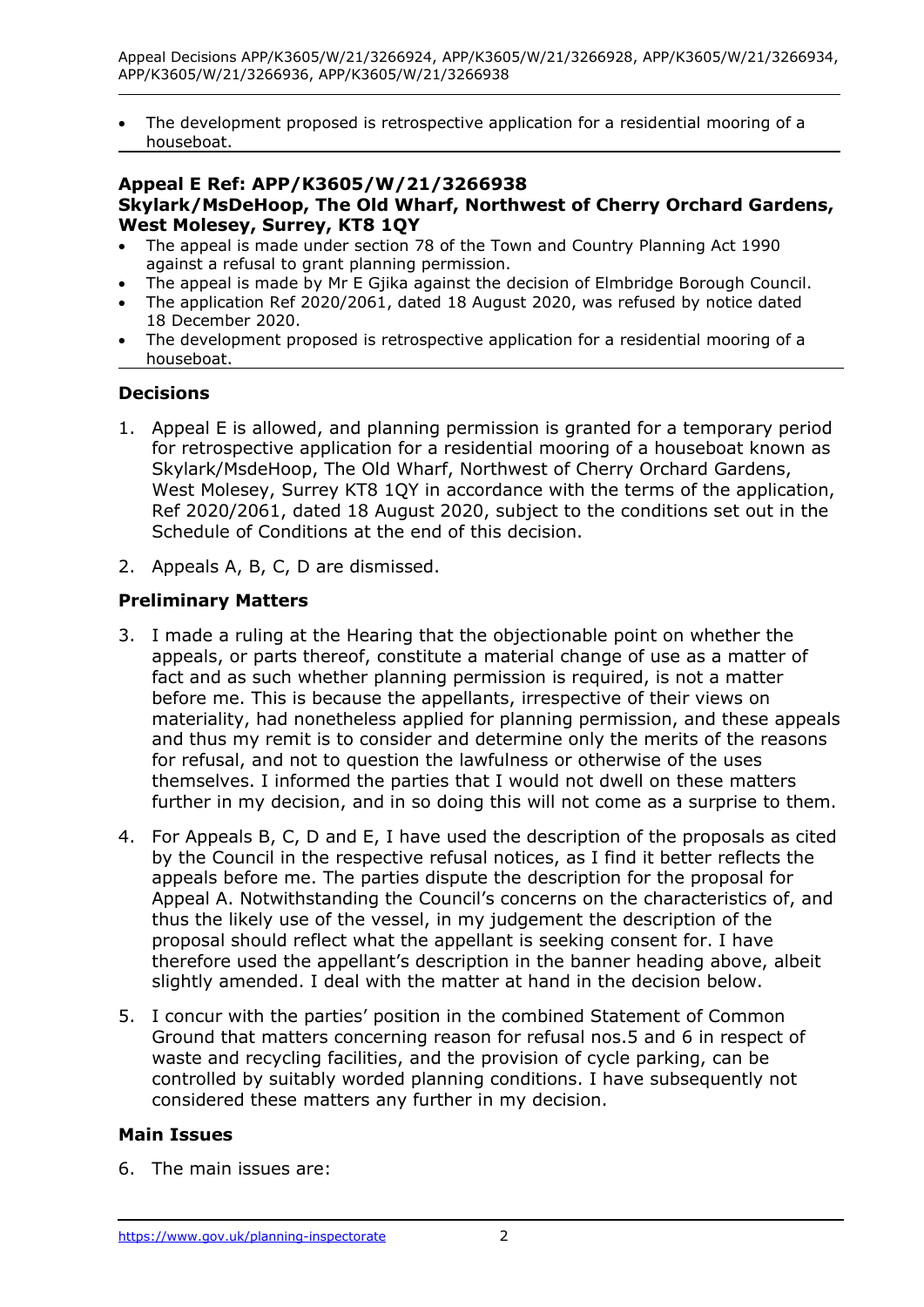- Whether the proposals amount to inappropriate development in the Green Belt;
- the effects on openness and any other harm;
- the other considerations; and
- whether 'very special circumstances' exist to outweigh the harm from inappropriateness, openness and any other harm.

#### **Reasons**

#### *Whether inappropriate development in the Green Belt*

- 7. Common ground exists that each appeal site lies within the Metropolitan Green Belt. The Framework<sup>1</sup> states that great importance is attached to Green Belts; that the fundamental aim of Green Belt policy is to prevent urban sprawl by keeping land permanently open; and that the essential characteristics of Green Belts are their openness and permanence<sup>2</sup>. Inappropriate development is, by definition, harmful to the Green Belt and should not be approved except in very special circumstances<sup>3</sup>. Very special circumstances will not exist unless the potential harm to the Green Belt by reason of inappropriateness, and any other harm resulting from the proposal, is clearly outweighed by other considerations<sup>4</sup> . Local Plan policy DM17 is broadly consistent with the Framework in this regard.
- 8. The Framework identifies exceptions where development may be not inappropriate, and pertinent to the appeals is the content of paragraph 150(e). This states "*material changes in the use of land (such as changes of use of outdoor sport or recreation, or for cemeteries and burial grounds)*" are not inappropriate provided they preserve its openness and do not conflict with the purposes of including land within it.
- 9. I agree with the appellants that the bracket list contained within paragraph 150(e) is neither closed nor exhaustive. Because of the inclusion of the words "such as", and the clear commonality in the examples given in that they all require an outdoor location, I find it perfectly feasible that the mooring of boats could form part of this list. However, I stop short by some distance that the said list extends to the permitting of permanent residential moorings.
- 10. The Framework's Paragraph 149 becomes the starting point for proposals affecting the Green Belt. It considers the construction of new buildings should be viewed as inappropriate in the Green Belt. It goes on to set out exceptions, and in the case of residential development this is limited to the infilling in villages<sup>5</sup> or to limited affordable housing<sup>6</sup>, or the redevelopment of previously developed land<sup>7</sup>.
- 11. I accept both parties' positions that the appeals do not constitute buildings. However, the paragraph is nonetheless relevant to the determination of the

<sup>1</sup> National Planning Policy Framework 2021

<sup>2</sup> Paragraph 137

<sup>&</sup>lt;sup>3</sup> Paragraph 147

<sup>4</sup> Paragraph 148

 $5$  Paragraph 149 (e)

 $6$  Paragraph 149 (f)

 $7$  Paragraph 149 (g)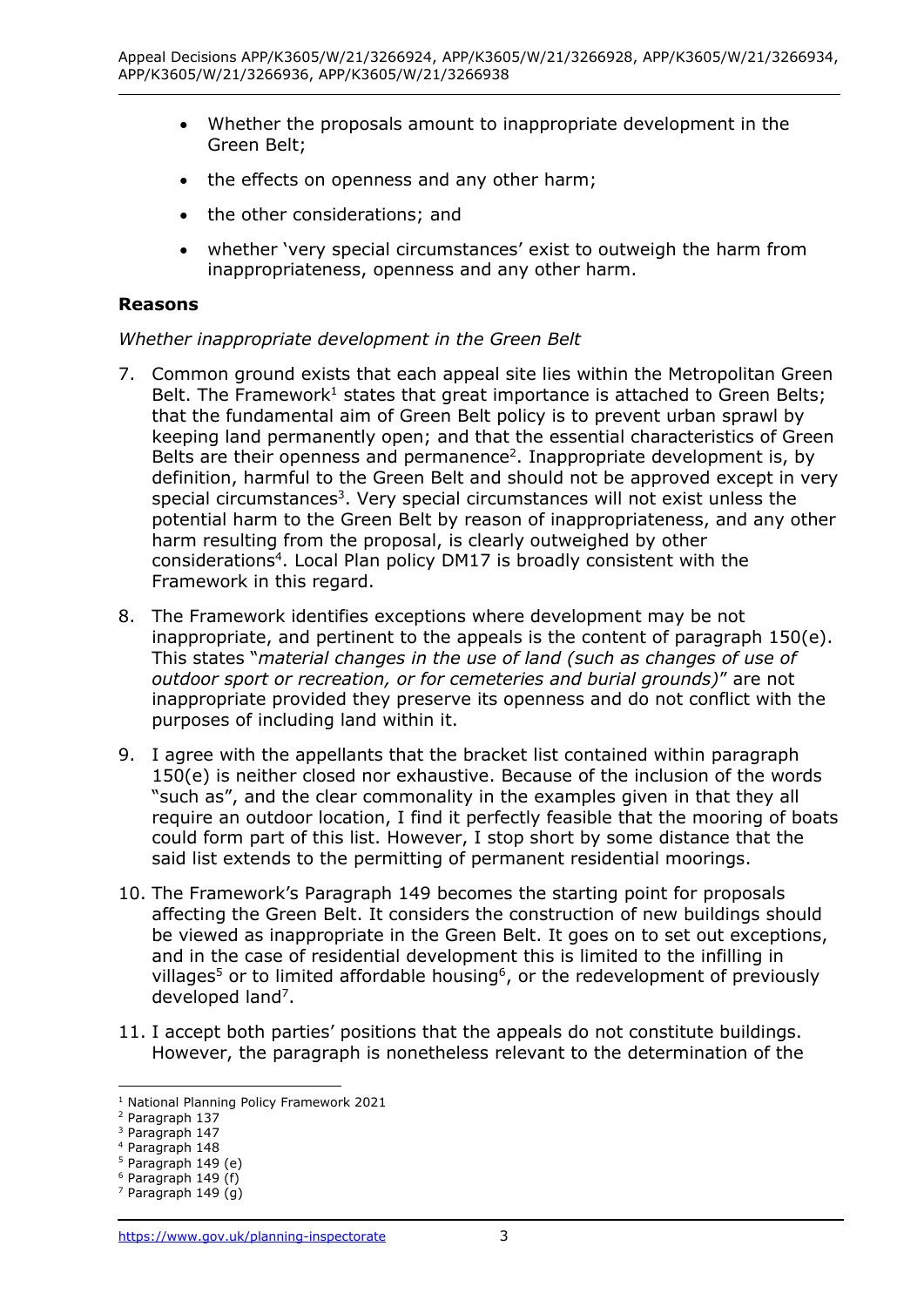appeals because it provides the policy objective on restrictions on residential uses in the Green Belt which I find cannot be set aside, particularly given that Appeals B, C, D and E seek a permanent residential use. As permanent residential moorings do not form part of the exceptions list in paragraph 149, it must in the first instance be deemed as inappropriate development in the Green Belt.

- 12. In my judgement, paragraph 150 does not come to the appellants' rescue. The paragraph opens with "*certain other forms of development…*", and as paragraph 149 has already considered where new residential development and uses may be not inappropriate, it stands to reason that paragraph 150 cannot be seeking to reintroduce it and permit new residential development or uses, even for permanent residential moorings, through a policy back door via subparagraph (e). In any event, paragraph 150 is predicated on the preservation of openness and, as I set out below, this would not be the case here.
- 13. Appeal A is a slightly different case because a permanent residential mooring is not sought by the appellant. However, I must first establish whether Appeal A is indeed a pleasure craft as stated by the appellant; or is for all intense and purposes a residential mooring, so as to consider whether appropriate conditions restricting residential use would fairly and reasonably relate to the development.
- 14. At the Hearing, Mr Thatcher admitted that he had previously slept on the boat for an extended time during the Covid-19 pandemic period. He explained that this was because he was undertaking renovations including insulation and rewiring works, which I am told remain incomplete. The purpose of these works was to make the boat habitable primarily for the appellant's future use for travelling, although he would return to the appeal site which would be its permanent base. Mr Thatcher also confirmed the boat contains the facilities necessary for residential occupation including sleeping areas, washing facilities and a kitchen/cooking area.
- 15. Little evidence is before me as to what the appellant identifies as the differences between the boat as a pleasure craft from that as a permanent residence, other than the fact the appellant is currently residing elsewhere. From the evidence and my observations, the appeal boat is of a size similar to Appeals B, C, D and E which all function as residences. The appellant has accepted that his boat is capable of functioning as a residence, even if conditions onboard are at the present time less than desirable. It also notably dwarfs those boats I observed moored further along the riverbank to the east, which are considerably smaller in size and which are, in my mind, obvious pleasure crafts.
- 16. Given the facilities onboard and the future intended use, I find that Appeal A is more obviously aligned to a residential use; and it is not a pleasure craft. It would not be appropriate to impose restrictive conditions as such. Accordingly, I find that Appeal A is also not supported by paragraph 150(e) of the Framework.
- 17. In summary, Appeals A to E are inappropriate developments in the Green Belt. They are contrary to Local Plan policy DM17 and with the relevant parts of the Framework, details of which I have discussed above. In accordance with the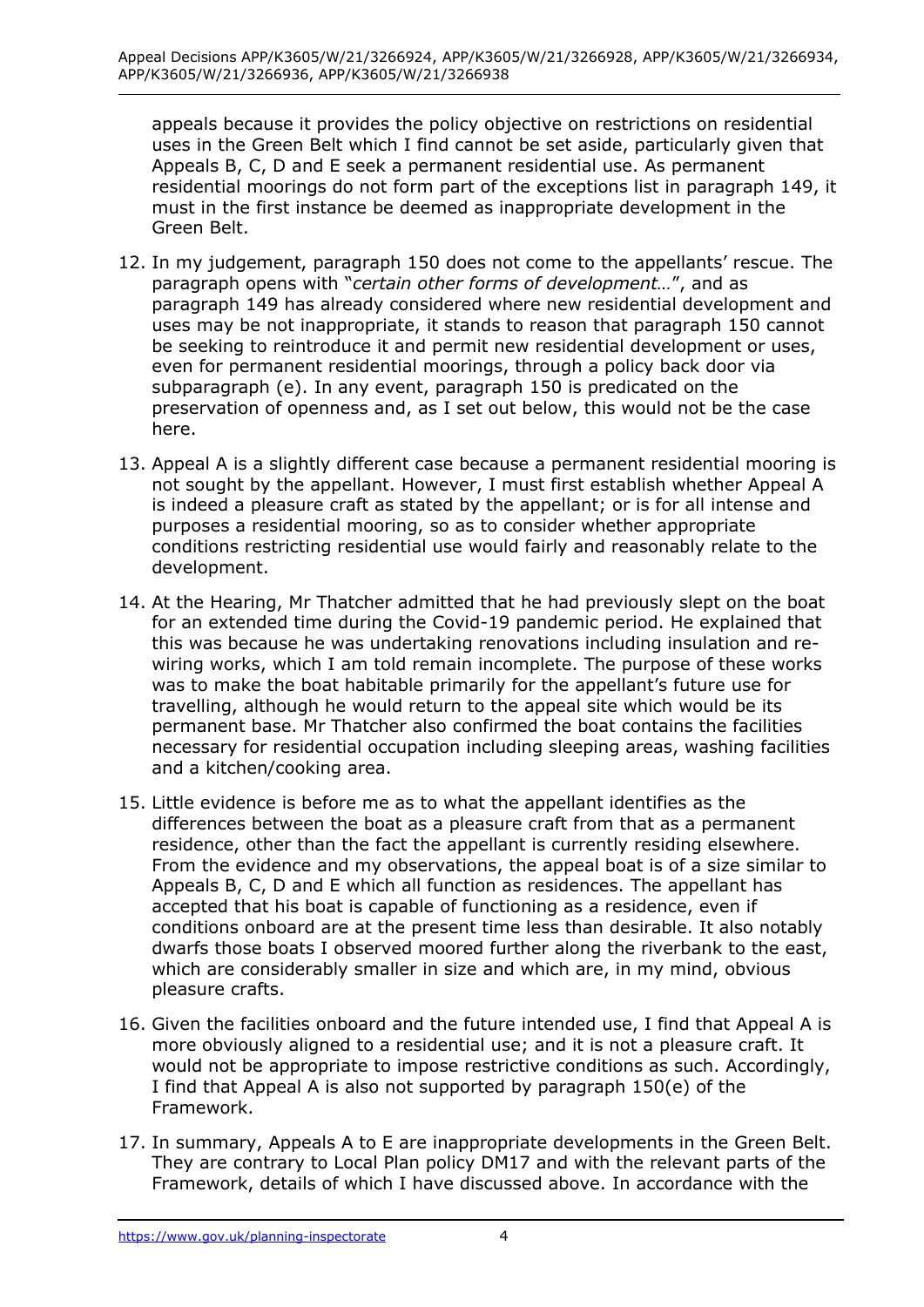Framework, I attach significant weight to the harm by reason of inappropriateness.

## *Effect on openness*

- 18. Looking panoramically, I observed a large number of boats of varying sizes moored along the banks of the River Thames, which suggests boat moorings do form part of the wider character of the area. I walked a considerable section of the towpath in both directions of the appeal sites, and in so doing I observed a distinct character change. The area to the east, at the point where the towpath can be accessed from Cherry Orchard Gardens, the character is typically suburban. Houses adorn the southern side of the towpath, and because of their size the boats along the river here appeared to be pleasure crafts only and connected to their associated dwellings opposite, although I do not know this for certain. The banking contained formalised steps leading to various sized decking areas.
- 19. At the point in which the built form fronting Cherry Orchard Gardens ends and where it adjoins the Molesey Reservoirs, the character of the riverbank becomes distinctly rural. The riverbank is open in character though interspersed with shrub planting. It is largely uncluttered with vessels, and those moorings that do exist are somewhat spaced out and the mooring areas are less formalised. I did not find that the feeling of rurality was disrupted by the reservoir boundary wall on the other side of the towpath.
- 20. I accept the thrust of the argument that, as Appeals C, D and E are moored against a formalised section of the riverbank, known as The Old Wharf, the presence of boats would be expected in this location. However, I find this is true only insofar as they are not permanent residences, which in my mind take on a very different appearance.
- 21. Take Appeal D for instance. Here, the appellant has enclosed his section of The Old Wharf adjoining his moorings. The enclosed land includes various paraphernalia comprising what appeared to be storage wrapped in tarpaulin, a hand truck, a bicycle, and several planters. The area in front of Appeal C was not too dissimilar. While Appeal E has not enclosed the land adjacent to its moorings, I did observe areas of storage on The Old Wharf. None of the above I would expect to see associated with boats which are only temporarily moored here.
- 22. Contrast the above with the evidence advanced by the Environment Agency (EA) on the previous use of The Old Wharf, which no party disputed at the Hearing. Here, the EA states that it was previously used as a coal wharf for the transportation of fuel to power machinery at the Molesey Reservoirs which housed a steam powered pumping station. Thus, in its heyday and even when surplus to requirements, boats would have come and gone on a regular occurrence, with the wharf itself remaining open and uncluttered.
- 23. I am thus persuaded that the previous use of The Old Wharf bears little resemblance to the current uses of Appeals C, D and E. Accordingly, the presence of the permanent residential moorings for Appeals C, D and E, taken with its enclosure and domestication of the wharf within private defensible spaces has undoubtedly eroded openness of the Green Belt.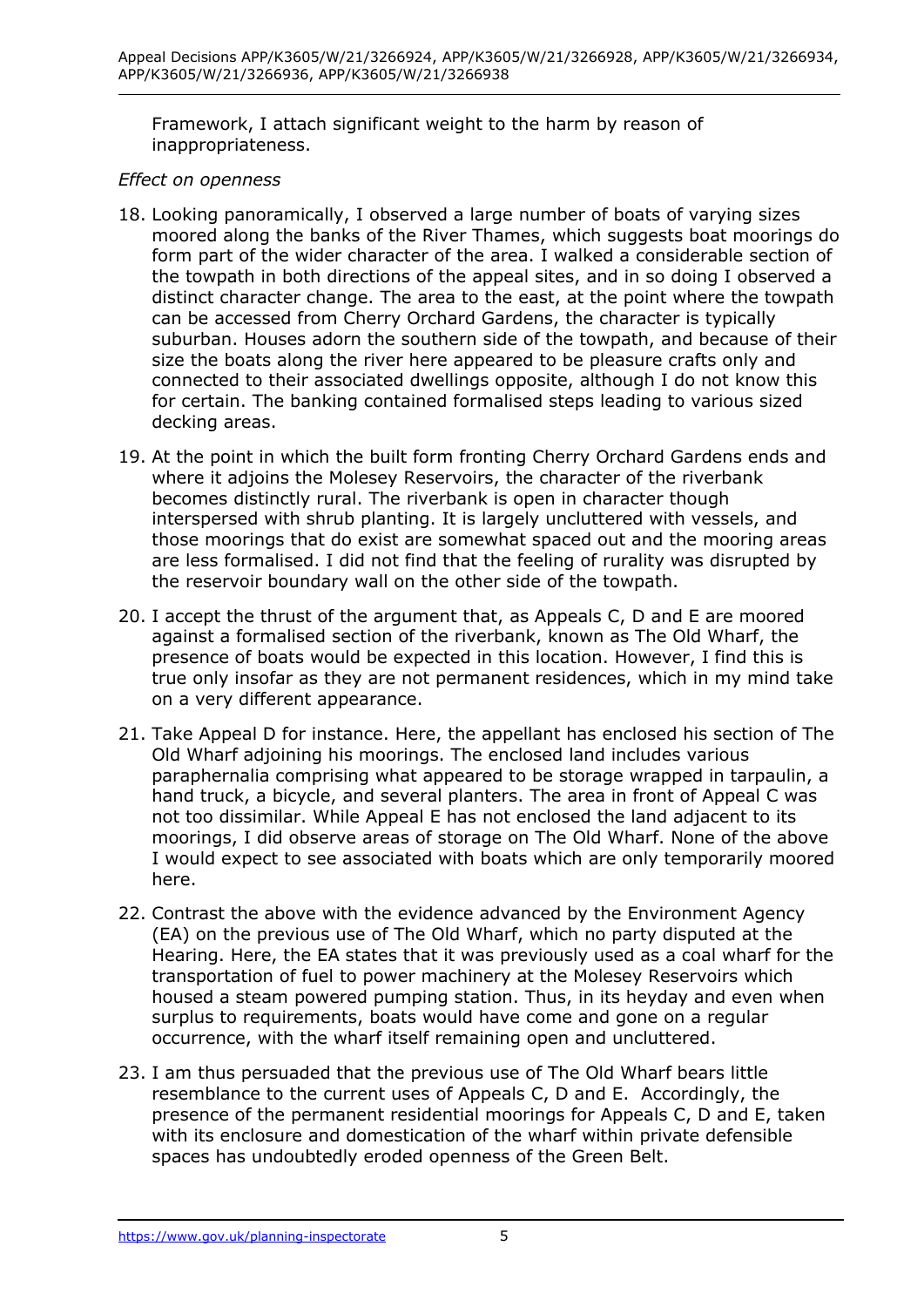- 24. Appeals A and B are moored against a naturalised section of the river and a short distance away from Appeals C, D and E. At the Hearing and in respect to Appeal B, Mr & Mrs Casey were at pains to point out that there is no domestic paraphernalia on the stretch of the bank adjacent to their boat. I have no reason to specifically dispute this assertion, albeit that I could not verify this as the land in question is largely hidden from view from the towpath by shrub planting.
- 25. However, the appellants have physically enclosed the land at the point in which access to it would have been possible. This, and the presence of the boat in this naturalised section of the river where ordinarily, it would have been free of any structures or boats, is sufficient for me to find harm to openness of the Green Belt. I draw the same conclusions for similar reasons for Appeal A.
- 26. The appellants assert that little difference exists visually between the appeals, and those boats which are permitted under other legislation to be moored along the riverbank for a 24-hour period, particularly if the temporary moorings are in constant use. While there may be some truth in respect to the vessels itself, the enclosures and domestication of the riverbank associated with the permanent moorings persuades me that the differences are significant. In any event, I heard little evidence that such temporary moorings would be constant, and that there would be periods of time when the riverbank would be open.
- 27. Appeals A to E by reason of their permanence, enclosure of the land, and the presence of domestic paraphernalia and storage have eroded and thus harmed the openness of the Green Belt. They would not accord with Local Plan policy DM17 or with the relevant parts of the Framework, details of which I have discussed above.

# *Any other harm*

- *a) Flood risk*
- 28. I am informed that each appeal site lies within Flood Zone 3B, the highest category for flood risk. The EA states that the riverbank here is subject to an annual probability of flooding of between 5% to 20% every year. Core Strategy<sup>8</sup> policy CS26 states the Council will seek to reduce flood risk and that development must be located in appropriate areas and which accommodate flood resistance and resilience measures. In line with the Framework, the policy requires the submissions of a sequential followed by an exception test and a flood risk assessment where new development is proposed in these areas. None of the above has been undertaken by any appellant.
- 29. The appellants' say firstly that the appeals are water-compatible uses and accordingly are exempt from a flood risk assessment, and secondly, the appellants and indeed other river users and dwellers would know what to do in the event of a flood. I have no doubt that the latter is true; but I find that this is somewhat missing the point. While flooding concerns in respect to the boats themselves are less of an issue largely because they float, I find that understanding the effect of flooding on the riverbank and towpath, and whether and what specific mitigation measures may be necessary and appropriate for evacuation, are critical to the determination of the appeals.

<sup>8</sup> Elmbridge Core Strategy July 2011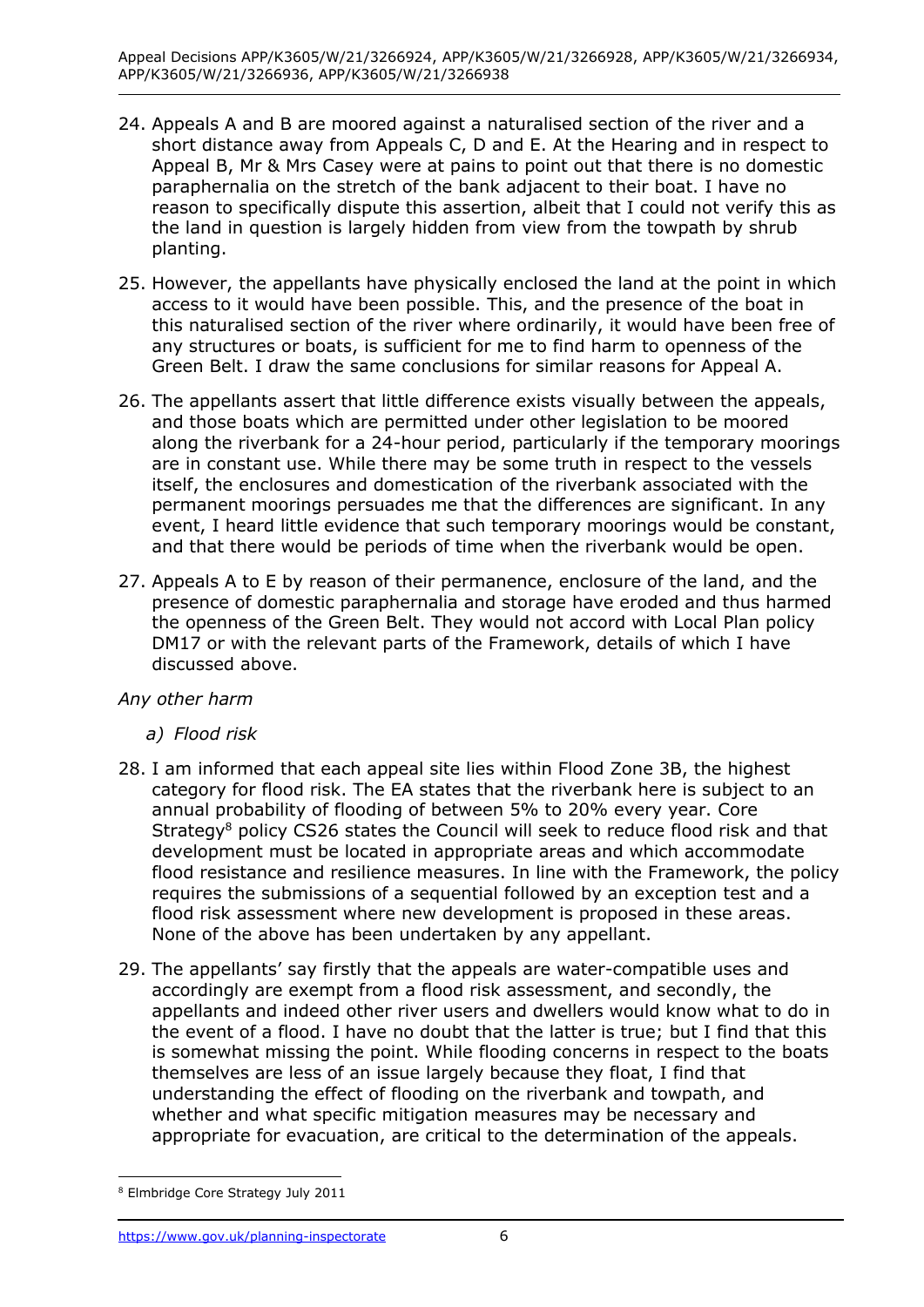- 30. I have no obvious reason to disagree with the evidence of the EA and the Council that a flood risk assessment would be required even for watercompatible development for the reasons outlined above. That the appellants have not advanced evidence in this manner means that I cannot conclude with any degree of certainty that flood risk matters are adequately known and understood. Thus, the appeals must be judged as being harmful in this regard.
- 31. Therefore, I conclude that Appeals A to E do not comply with Core Strategy policy CS26, details of which I have given above. It would also not accord with the relevant parts of the Framework. I also find conflict against Local Plan policy DM13, which the Council does not cite in its reason for refusal, but which requires riverside development and uses to be protected against flood risk.
	- *b) Ecology*
- 32. The parties informed me that while each appeal site is not located in an area designated for ecology, the River Thames is a designated Site of Nature Conservation Interest; and the Molesey Reservoirs are Sites of Special Scientific Interest.
- 33. The appellants' ecology report, which was submitted as part of the appeals in an attempt to overcome the associated reason for refusal, identifies that the area for each appeal site contains little ecological value, and thus no mitigation is required. The Council does not dispute these findings and I likewise have no reason to disagree. The parties dispute the extent to which the ecology report should have surveyed, with the appellants arguing that because of the findings of the immediate area, there is no requirement or need to survey the effect on the surrounding designated areas. I disagree.
- 34. Core Strategy policies CS12 and CS15, and Local Plan policies DM5 and DM21 collectively require the conservation and enhancement of biodiversity by protecting and seeking to improve all sites designated for their biodiversity importance, woodland management and habitats and wildlife. In particular, Local Plan policy DM21 also states that development affecting locally designated sites of biodiversity importance or sites falling outside these that support national priority habitats or priority species will not be permitted.
- 35. Without undertaking such survey information of the wider area, it cannot be known whether there would be any such effect on the designated sites. Indeed, it does not follow that the absence of any ecological effect in the immediacy of the appeal sites means no wider effects are possible, and I heard little evidence to persuade me otherwise.
- 36. Again, I cannot conclude with any degree of certainty that the permanent presence of Appeals A to E would not affect biodiversity within the nearby designated sites and accordingly, whether mitigation is necessary and deliverable. I am left with little option but to take a precautionary approach and find Appeals A to E would not accord with Core Strategy Policies CS12 and CS15 and Local Plan policies DM5 and DM21, details of which I have given above. I also find conflict against Local Plan policy DM13, which the Council does not cite in its reason for refusal, but which requires riverside development and uses to protect ecology.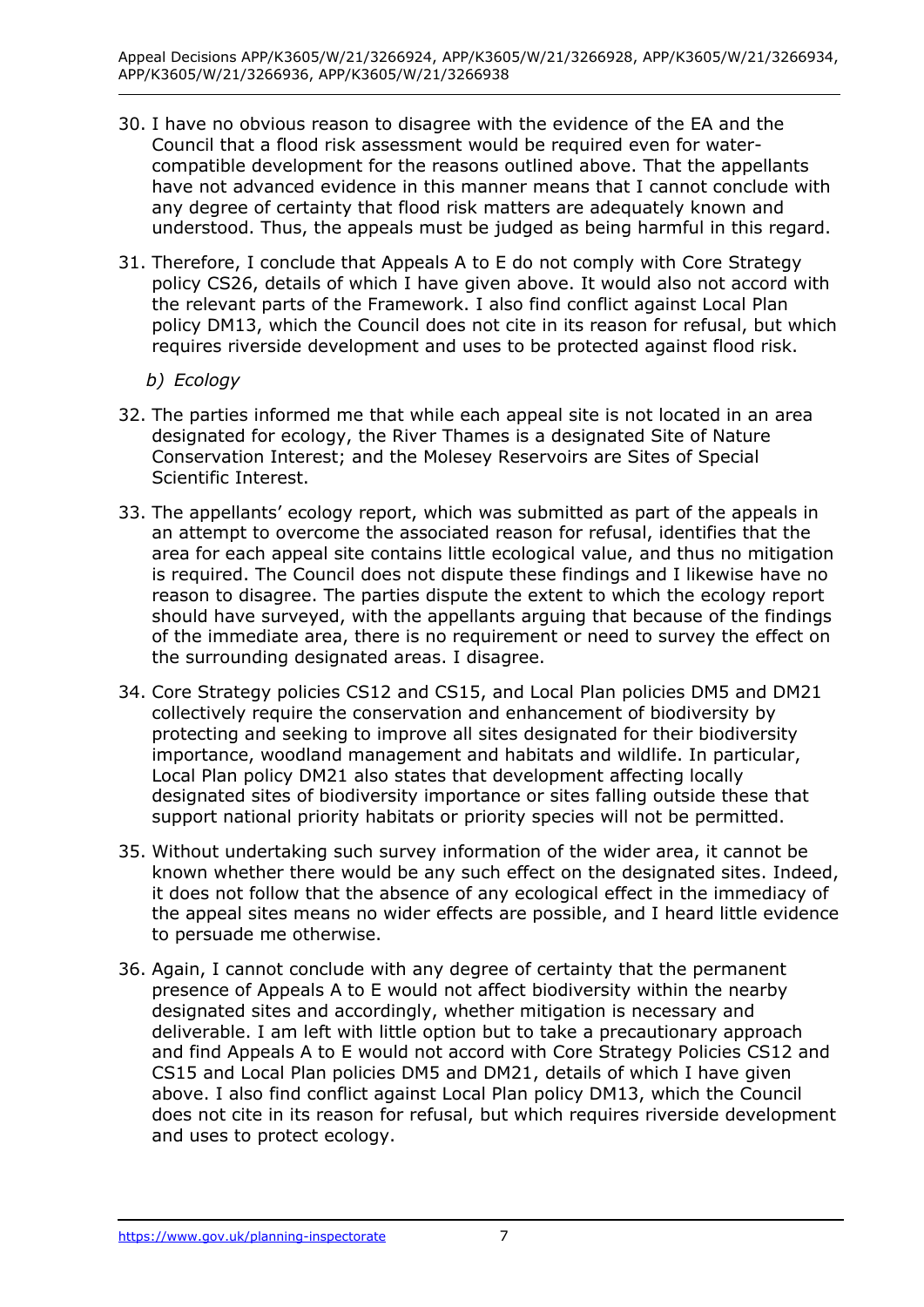# *c) Character and appearance*

- 37. I have discussed above my findings on the character of the area. I accept that boat moorings, taken by themselves, would not generally appear out of place. However, because this part of the river is rural in character, I do not find it unreasonable for users of the towpath to expect this section of the river to be open, and visually free of structures.
- 38. The presence of the boats and the enclosure of the riverbank in respect to all appeals, taken with the general domestication of the land in relation to Appeals C, D and E are sufficient for me to find that the character and appearance of the area has been harmed by the appeal proposals.
- 39. They would therefore not accord with Local Plan policies DM2 and DM13. Collectively, these policies require proposals to achieve high quality design which demonstrates environmental awareness and an understanding of local character, and to reflect and respect the riverside outlook and location and to retain land free of development.
- 40. The Council is now also relying on Local Plan<sup>9</sup> policy DM22 to support its reason for refusal for all appeals in this regard. However, this policy relates only to recreational use of the waterways and does not specifically set character and appearance as a matter on which the uses would need to be judged against. Accordingly, I do not find it relevant to the determination of the appeals in this regard.
	- *d) Access and amenity space*
- 41. The Council also cites loss of amenity space as an objectionable matter. Here, the Council opines that the presence of Appeals A to E have restricted access to the river, to the detriment to users' reasonable enjoyment of the river. Undoubtedly this has occurred, as access from The Old Wharf and elements of the naturalised bank now find themselves enclosed.
- 42. However, I am not persuaded that there has been a significant detrimental effect in this regard, as there remained considerable areas of access. Moreover, I am not wholly persuaded that, in relation to Appeals A and B, the areas now occupied by the boats and their moorings would have been readily accessible anyway having regard to the screening and planting in those areas, some of which and according to Mr & Mrs Casey, were removed to facilitate the moorings. Therefore, while I accept harm has occurred in this matter, I am not persuaded that it is of significant level to justify a dismissal of the appeals on this matter alone.
- 43. Accordingly, I do not find that Appeals A to E have, individually and collectively, significantly harmed loss of amenity space and access to the river for the identified purposes. The proposals accord with Local Plan policies DM20 and DM22. These require open spaces to be protected and not to be built on, to retain facilities which contribute to the enjoyment of and access to the river, and for development not to result in the loss of facilities and public access that contribute to the river enjoyment.

<sup>9</sup> Elmbridge Development Management Plan April 2015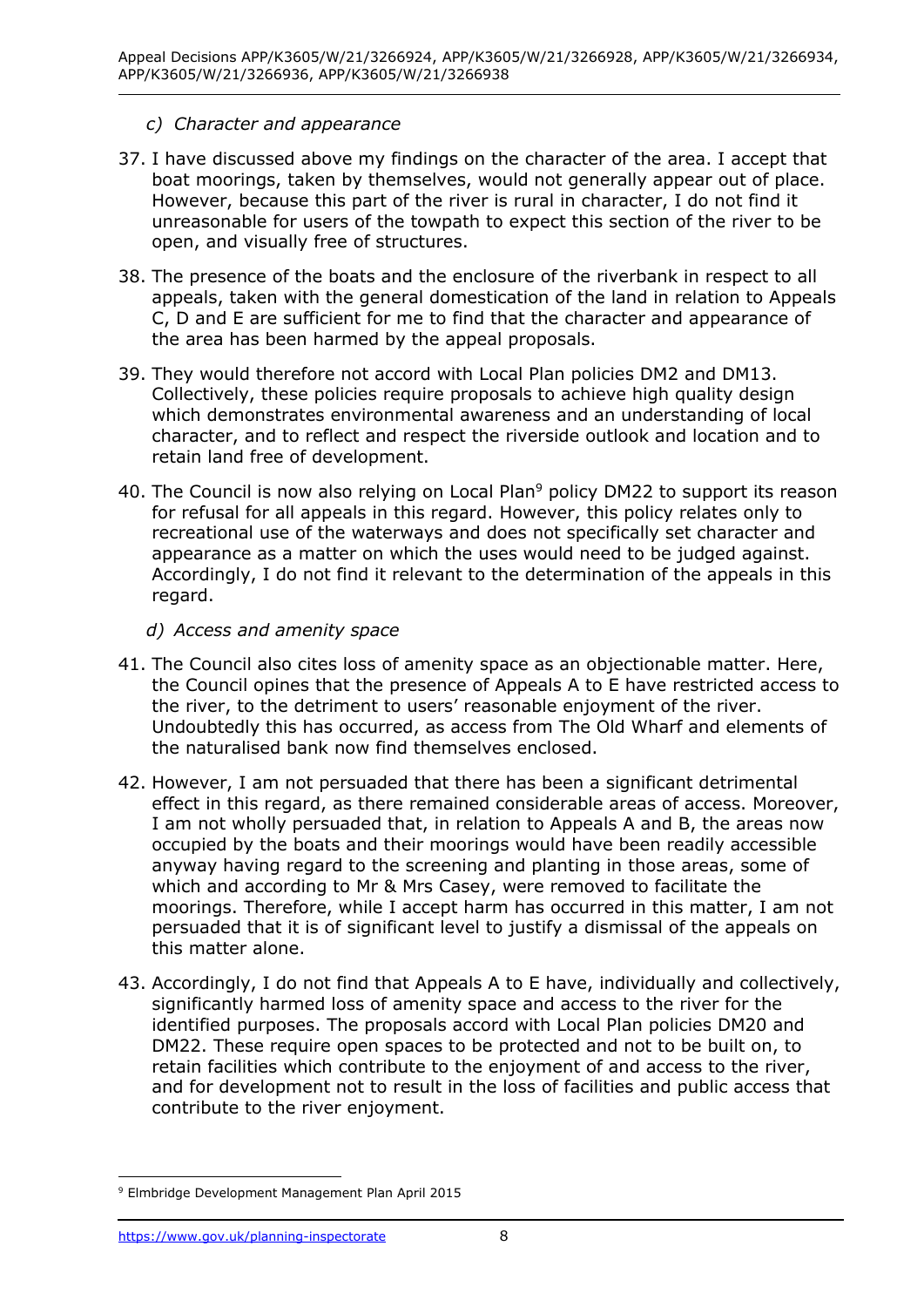# *e) The principle of the proposal*

- 44. Local Plan policy DM13 permits development and uses by or at the riverside subject to six criteria. The appellant states that none within this policy or Core Strategy policy CS12, which is broadly consistent, prohibit the mooring of boats and indeed it would comply with criterion (d) in respect to protecting and promoting the history and heritage landscape. I concur.
- 45. However, I find that the policy must be read as a whole. The general thrust of the policy is not to be prohibitive to new development but to ensure the overall character and appearance is maintained. Of particular note is wording contained within criterion (a) which requires a strip of land to be retained free of development to maintain the open character of the riverside. I do not find that this means the towpath, and as such the use of land for storage and/or enclosure of the respective elements of the riverside bank by the appellants conflicts with this element of the policy alone.
- 46. Given that criteria (c) and (d) also require the protection of biodiversity and against flood risk, I conclude that that the appeal proposals do not comply with Local Plan policy DM13 taken as a whole. It would also not comply with Core Strategy policy CS12. In so doing, I find nothing in the policy persuades me that its purpose is restricted only to the character and environments of the four areas cited in preamble paragraph 6.63 as the appellant suggests.
- 47. I do not find that Local Plan policy DM22 is particularly relevant in this regard. I acknowledge criterion (e) of the policy which states that the Council will permit further permanent moorings or houseboats provided they protect the appearance of the riverside and do not add to river congestion. However, the policy clearly relates to recreational use of the waterways only, and I am not satisfied on the evidence before me that it should be applied as justification for permanent residential moorings. In any event, criterion (e) is predicated on character and appearance being maintained, and I have already found above that it would not.
- 48. In summary, while I have found that the appeal proposals accord with the Local Plan in respect to access and amenity, they conflict in respect to flooding, ecology, character and appearance and on matters of principle. This is sufficient for me to find the existence of any other harm taken as a whole, alongside harm by way of inappropriateness and erosion of openness for the purposes of assessment of the Green Belt.

## *Other considerations*

- 49. The parties agree that the Council cannot demonstrate a five-year supply of housing, albeit that the Council's latest figure, which was uncontested by the appellants, was not too far short. The Council also accepted at the Hearing that it was not currently meeting its affordable housing provision against identified need, although it could not quantify the deficit. The provision of permanent residential boats would contribute to addressing both needs, albeit marginally, and I have afforded some weight to these benefits in this regard.
- 50. The Council admitted at the Hearing that neither the policies relied upon for the appeals, nor any within the development plan, concern permanent residential moorings. Thus, there was no evidence before me of an understanding of need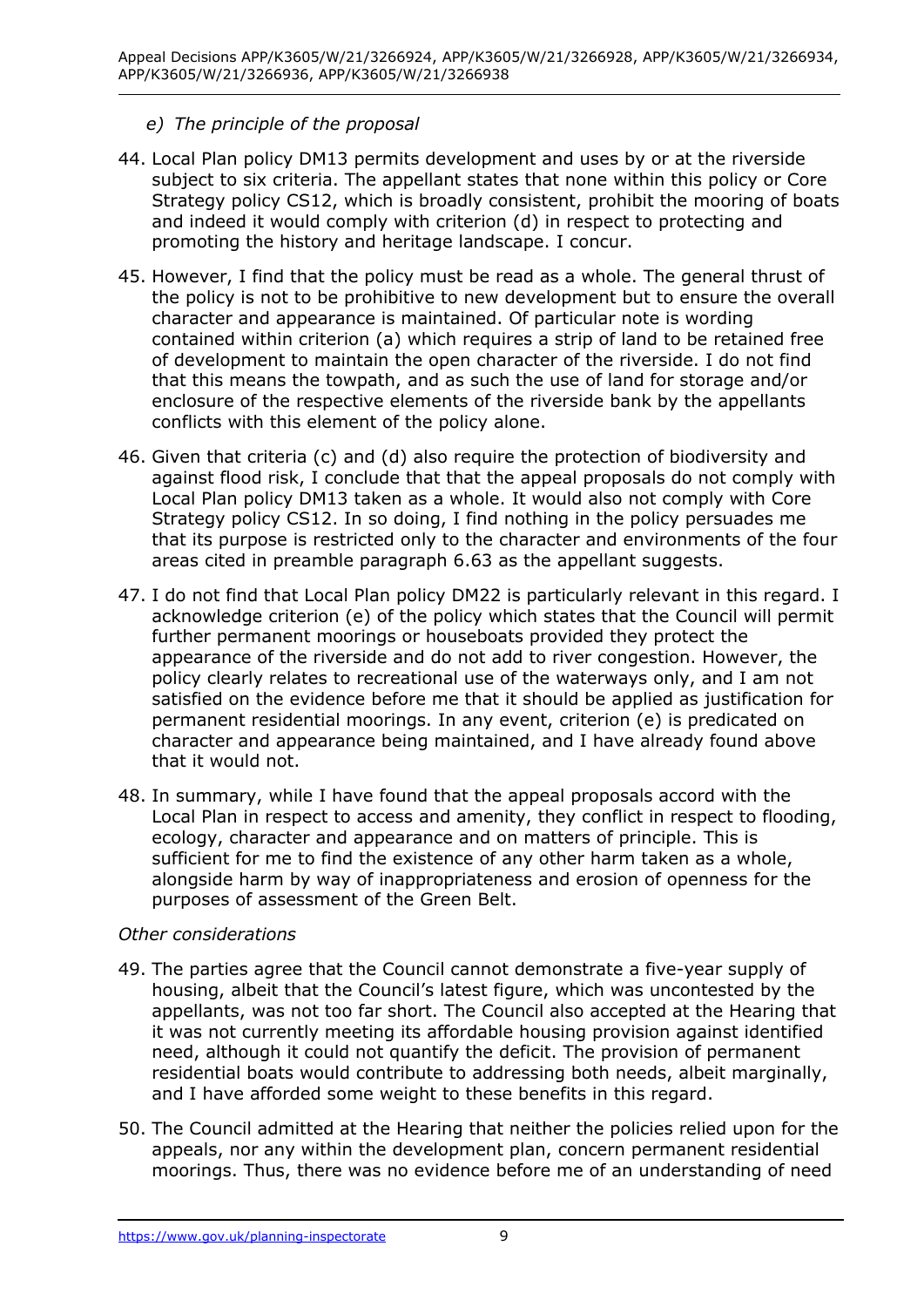and no provisions made for sites to address it. Given that the Council has a substantial waterfront edge and where the wider area is evidently popular for boat moorings, I am surprised that this is the case, and I can sympathise with the appellants' assertion that the Council has repeatedly failed to address this.

- 51. On a more positive note, I am told that the Council is now currently undertaking a needs assessment. However, this is not currently in the public domain and so there is no evidence before me on the level of demand for permanent residential moorings and whether this would be addressed or met through a future development plan examination process or by some other means, and the timescales for doing so.
- 52. Part of the Council's case on the unsuitability of the appeals in this location is that allocated sites for permanent residential moorings are generally served by local infrastructure such as parking, electricity, and waste and recycling points; none of which are evident here. However, without such a strategy or plan in place identifying allocated sites, or policy which sets out the criteria where permanent residential moorings may or may not be acceptable, the appellants are rather stranded in a sort of no-man's land; with the possibility of not being allowed to remain here but with no idea of other suitable sites to go to. I agree that this is somewhat of an unsatisfactory position for the appellants to find themselves in.
- 53. It is not for me in these appeals to determine the suitability of this part of the riverbank for permanent residential purposes. While I can understand that The Old Wharf lends itself to be considered a suitable site because of its very existence, I accept that there may be a number of other reasons why it may not be suitable, and to make such a declaration here would undermine the Council's due process.
- 54. I have, as such, given serious consideration to the use of temporary permissions for all appeals. This would allow the appellants to remain while the Council completes is assessment of need and to set out a mitigation solution if applicable and required. However, it is the absence of a flood risk assessment for the appeals, taken with the unknown effects on ecology over a wider area, which ultimately leads me to conclude that I cannot entertain this. This is because, even for a temporary period, I have insufficient evidence before me as to whether the appeal sites are manageable in the event of flooding, or whether there are harmful effects to the designated ecological sites. Without such evidence and appropriate mitigation, a temporary consent is not justified.
- 55. Appeal E, in the case of Mr Gjika, has an infant who resides with him and his partner. The appellant states that the child currently attends a local nursery and is not far from advancement to reception or foundation year at primary school, and I take from this that having a fixed base is important to the process of applying for such places. The appellant informed me that, in the event that I was to dismiss his appeal, he would have nowhere to go and would, in effect, be homeless. While the Council stated that other legislation exists to manage such a situation, especially a family with a child, it could not set out definitively what would or very likely happen and particularly, the speed in which a homeless family with a young child could be found alternative accommodation. I have taken this into account in the paragraphs below.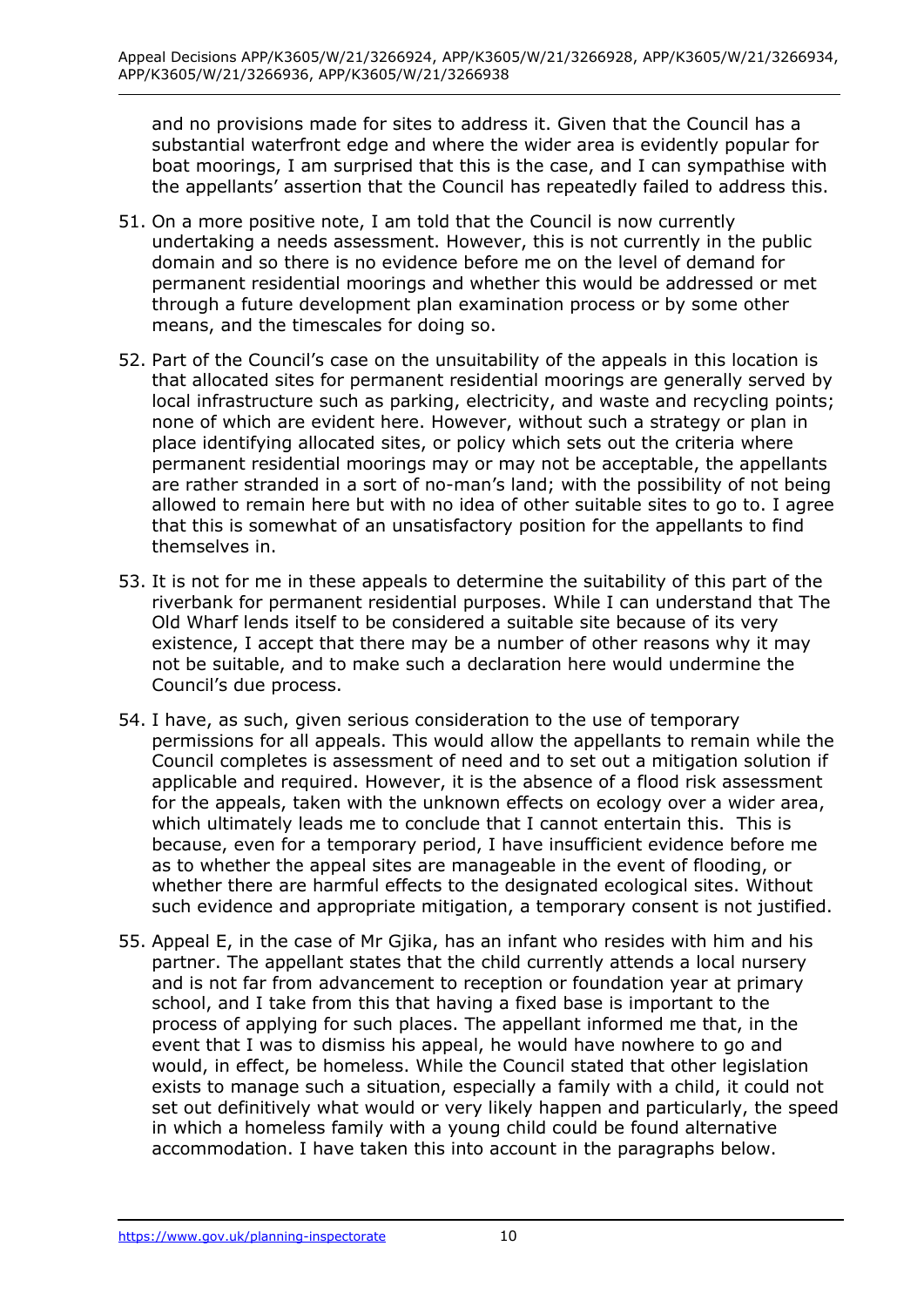## *Whether very special circumstances exist*

- 56. As I have alluded to above, the Framework is clear in that the Green Belt must be protected for its openness and permanence, which is my starting point. The fact the 'very special circumstances' must exist to permit development in the Green Belt is evidence that proposals must navigate a very high bar to succeed.
- 57. Because the appellant for Appeal A is not currently residing on the boat, there would be no issue concerning him needing to find alternative accommodation, and any inconvenience is largely restricted to locating an alternative mooring spot. I do not find this amounts to the 'very special circumstances' necessary to outweigh Green Belt harm I have identified.
- 58. In respect to Appeals B, C and D, I acknowledge the length of time that Messers. Kastrati and Cross have been present on their respective boats, albeit that they have changed locations. I heard from Mr Cross that he also runs a local business which has its base on the boat. However, neither they nor Mr & Mrs Casey, who stated they were part of a local church group, demonstrated a particular local long-standing connection with the area, and I find no obvious reason to suggest that remaining here is essential to their needs and established connections.
- 59. I accept that dismissal of such appeals could result in the appellants for Appeals B, C and D needing to find alternative accommodation. However, none expressed in evidence before me any obvious difficulty should this occur or that it would lead directly to homelessness.
- 60. Accordingly, for Appeals B, C and D I do not find that the other considerations I have identified above amount to the 'very special circumstances' which are necessary for me to outweigh the significant harm I must attach to inappropriateness, loss of openness, and any other harm. I repeat again, I am unable to consider a temporary consent because I have little evidence of the flood risk and wider ecology effects that may occur.
- 61. As the other considerations are not capable of outweighing the harm by reason of inappropriateness, loss of openness and any other harm to the Green Belt, Appeals A to D do not comply with Local Plan policy DM17 or with the development plan as a whole, and the relevant parts of the Framework, details of which I have set out above. The Framework's paragraph 11(d)(i) applies as Green Belt forms part of footnote 7 and directs refusal of the appeals.
- 62. In respect to Appeal E, my conclusions would have followed those of Appeals A to D had the welfare of a child not had to be taken into additional consideration. Paragraph 028 of the Guidance $10$  provides advice under the heading as whether children's best interests be taken into account when determining planning applications.
- 63. It states that a decision maker needs to consider whether children's best interests are relevant to any planning issue under consideration and the approach needs to be proportionate. It goes on to state that the decision maker needs to consider the case before them and need to be mindful that the best interests of a particular child will not always outweigh other considerations

<sup>10</sup> Planning Practice Guidance reference 21b-028-20150901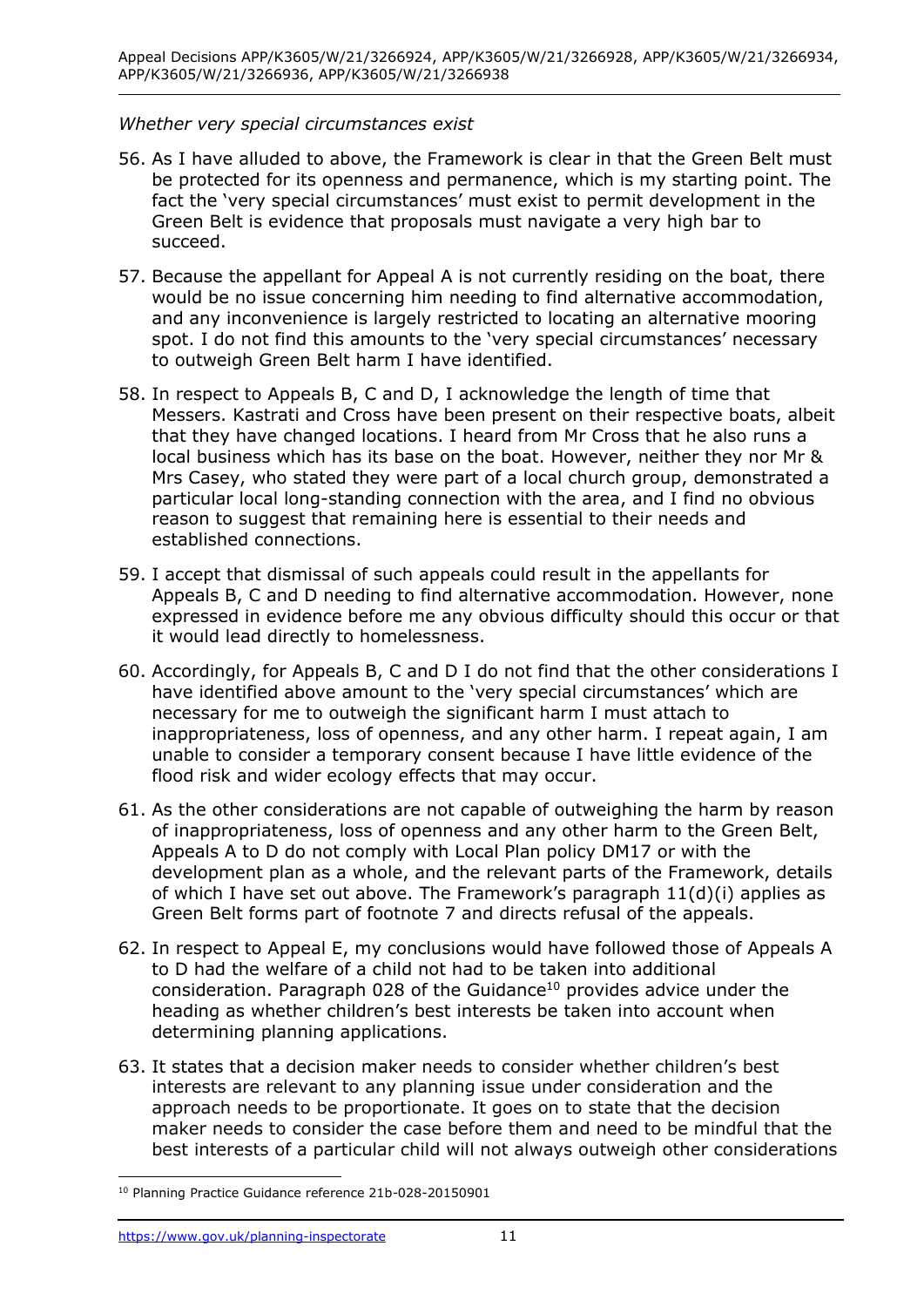including those that impact negatively on the environment or the wider community. This will include considering the scope to mitigate any potential harm through non-planning measures, for example through intervention or extra support for the family through social, health and education services.

- 64. I read into this that the welfare of a child need not necessarily outweigh the negative effects on the environment. However, the Guidance is somewhat predicated on the fact that alternative measures may exists to address the needs. Because the Council, perhaps understandably at the Hearing, could not confidently state how the family would be managed in the event Appeal E was dismissed, I cannot be certain that the family would have alternative accommodation to go to. This, ultimately, could undermine the child's welfare.
- 65. The harm I have identified by way of inappropriateness, loss of openness and any other harm remain valid for Appeal E. However, the welfare of the child is a primary concern and I find that on this matter alone and for the reasons I have set out above, 'very special circumstances' exists which is sufficient for me to outweigh the significant harm I must attach to the Green Belt.
- 66. I do not find this should be a permanent consent, because significant harm occurs on the matters discussed above. Therefore, I am content to find that Appeal E should thus succeed only for a temporary period, which would allow further time for the Council to complete is policy due process and/or for the family to find alternative accommodation. At the Hearing, I asked the parties whether granting a temporary consent was an option open to me, and my decision to do so will accordingly not come as a surprise to them. Subject to that, I find that Appeal E accords with Local Plan policy DM17 and the relevant parts of the Framework, again the details of which I have discussed above.

# **Other Matters**

- 67. I note the concerns raised by third parties in respect to noise and anti-social behaviour, fire risks from use of barbecues etc, and the effect on parking stress levels on nearby streets. None have been substantiated in evidence before me and the Council has not raised any specific objection on these grounds. Accordingly, I do not find that harm has been adequately demonstrated sufficient for me to find against the appeals on these matters.
- 68. I do not accept that my decision for the appeals sets a precedent as each scheme is assessed, either at application stage or appeal, on its merits. The effect of the proposal on local property values is not a planning matter and has had no bearing on my decision.

# **Conditions**

- 69. This conditions section relates only to Appeal E. I have considered the conditions advanced by the Council and the appellant, who rather disappointingly were unable to reach common ground on their applicability and wording, against paragraph 57 of the Framework, and I have made amendments to comply with those criteria. I am satisfied that the wording of the conditions deals with the Council's concerns over securing such details are implemented and in a timely manner.
- 70. Because of my findings on inappropriateness, openness, and any other harm to the Green Belt from Appeal E, I find that the consent should be both temporary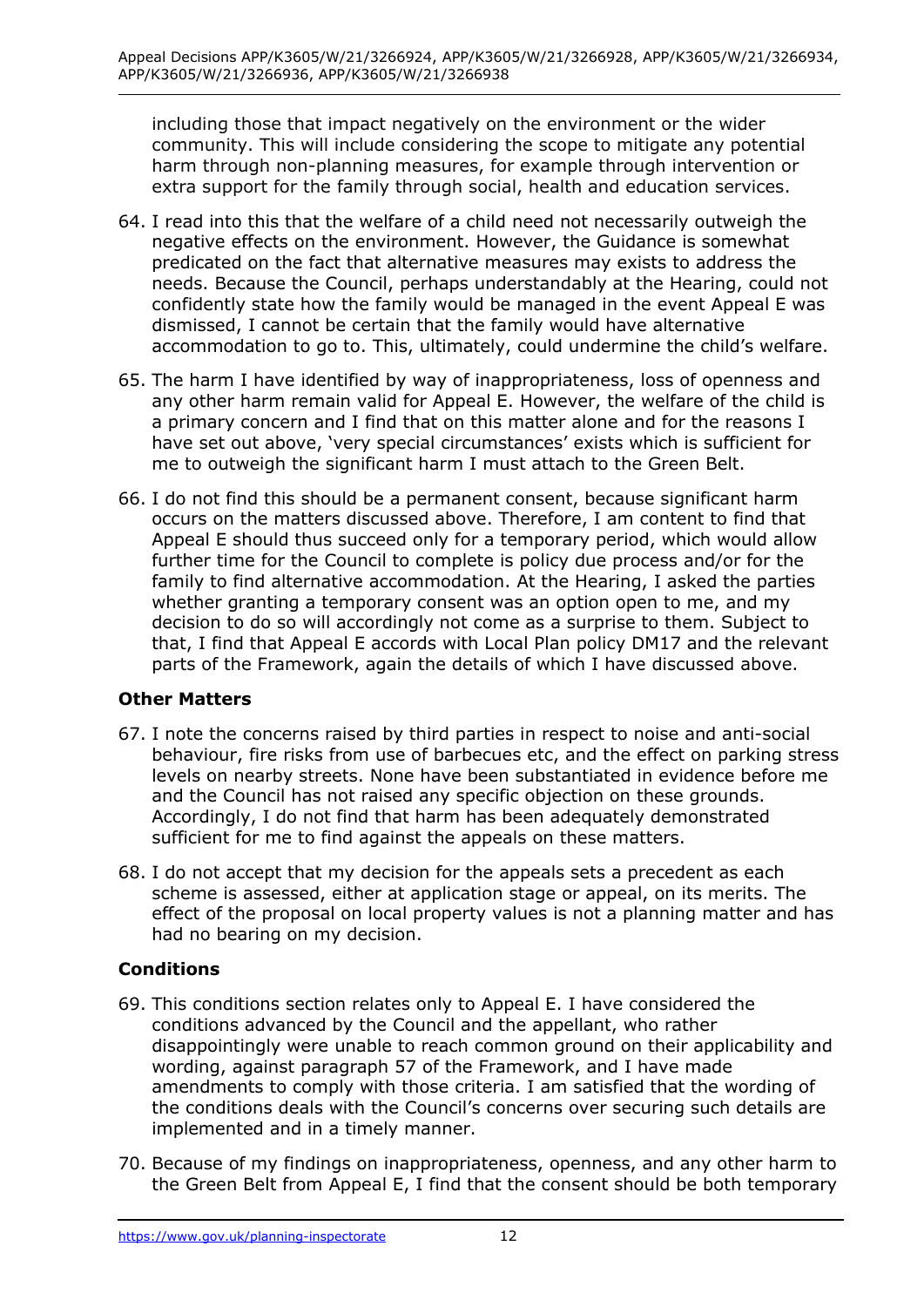and restricted to a personal consent for the appellant and his immediate family, allowing time for the family to find alternative accommodation or an appropriate and suitable location. This period would also allow the Council time to complete its ongoing work in respect to addressing permanent residential need for boats. I find it reasonable to restrict the temporary consent to two years. The three-to-five years as suggested by the appellant is unjustifiably long in my judgement, but in any event, the appellant will have the means to seek permission from the Council to amend this condition should it be deemed necessary.

- 71. I concur with the parties that conditions in respect of retaining the extant landscaping as well as the requirement of details in respect of cycle storage, external lighting and means of enclosure are necessary in the interests of visual amenity. Conditions in respect to requiring details of the refuse and recycle and foul waste and water management are necessary to ensure there would be no harmful effects on the local environment. Contrary to the appellant's assertion, I find that a flood risk assessment condition is necessary to ensure, even for a temporary period, the risks of flooding and mitigation have been adequately assessed and understood.
- 72. I do not share the Council's view on the need for an ecological assessment given the temporary nature of the consent and its findings on the value of the immediate area. While I accept that the effect on the wider area is unknown, I have no obvious reason to find that it would likely be of the severity to outweigh the welfare of a child, and it would need to be. Because this is a temporary consent, I do not consider a new landscaping plan is necessary.

# **Conclusion**

- 73. These have been very difficult cases to determine. My decision for each appeal directly affects the lives of the appellants, and the absence of policy on permanent residential moorings has placed a heavy burden on my thoughts. However, Green Belt policy is about keeping land permanently open and is deliberately protective against development. Proposals need to navigate a very high bar and thus amount to 'very special circumstances' if they are to succeed.
- 74. I find that Appeals A to D do not amount to the 'very special circumstances' necessary to outweigh the significant harm I attach to inappropriateness in the Green Belt, loss of openness and the other harm I have identified. Because of the welfare of a child arises, Appeal E does.
- 75. Therefore, I find that Appeal E succeeds subject to the conditions I set out in the Schedule of Conditions below. Appeals A, B, C and D are dismissed.

*R W Allen*

INSPECTOR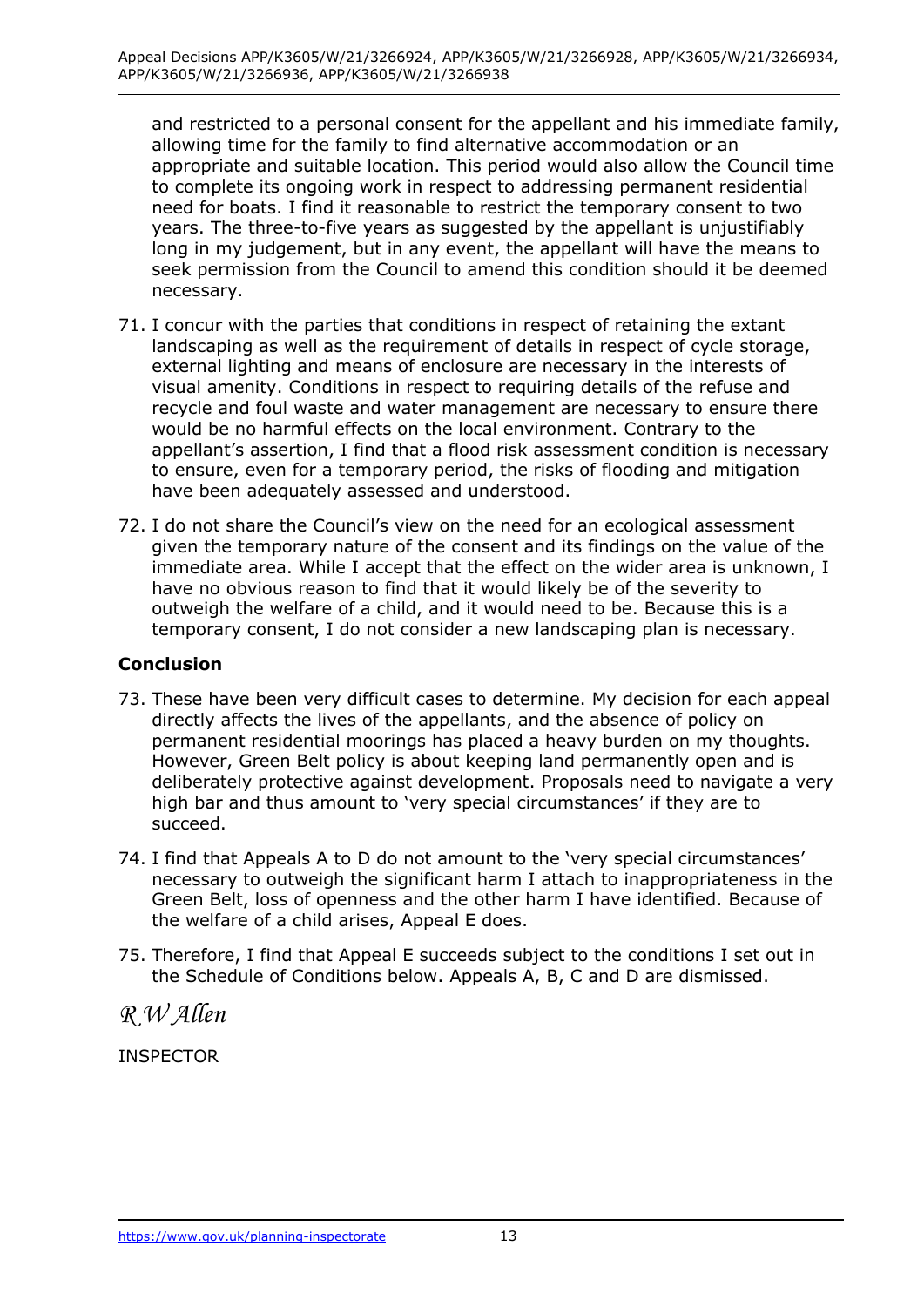# **SCHEDULE OF CONDITIONS**

- 1) The development hereby permitted shall be carried out in accordance with the submitted Site Plan and Block Plan.
- 2) The development hereby permitted shall be occupied only by Mr E. Giika; Ms L Avdulaj and any resident dependent.
- 3) The development hereby permitted shall be limited to a period of two years from the date of this decision. At the end of that period or when the moorings cease to be occupied by those occupants listed in Condition (2), whichever is the soonest, the boats hereby permitted and all associated paraphernalia including those permitted by Condition (5) shall be removed and the land restored to its former condition within three months of the cessation of use in accordance with a scheme of work that shall first have been submitted to the Local Planning Authority for approval in writing.
- 4) All existing trees, hedges or hedgerows shall be retained. No retained tree, hedge or hedgerow shall be cut down, uprooted or destroyed, nor shall any retained tree be pruned other than in accordance with the approved plans and particulars. Any pruning shall be carried out in accordance with British Standard 3998: 2010 (tree work) and in accordance with any approved supplied arboricultural information. If any retained tree, hedge, or hedgerow is removed, uprooted, or destroyed or dies, another tree, hedge or hedgerow of similar size and species shall be planted at the same place, in the next available planting season or sooner, with a timetable for implementation.
- 5) Within three months of the date of the decision, details of the cycle storage, any external lighting and means of enclosure shall be submitted to the Local Planning Authority for approval in writing. The approved details shall be implemented within one month following the date of approval and shall thereafter be retained through the duration of the development.
- 6) Within three months of the date of the decision, a refuse and recycling management plan shall be submitted to the Local Planning Authority for approval in writing. The plan shall be implemented in accordance with the approved details.
- 7) Within three months of the date of the decision, details of foul waste and water management shall be submitted to the Local Planning Authority for approval in writing. The development shall be carried out in accordance with the approved details.
- 8) Within three months of the date of the decision, a flood risk assessment to include details of full resilience and mitigation measures for the lifetime of the development, taking into account climate change, and shall include a personal flood plan and a safe access/egress route, shall be submitted to the Local Planning Authority for approval in writing. Development shall be carried out in accordance with those approved details.